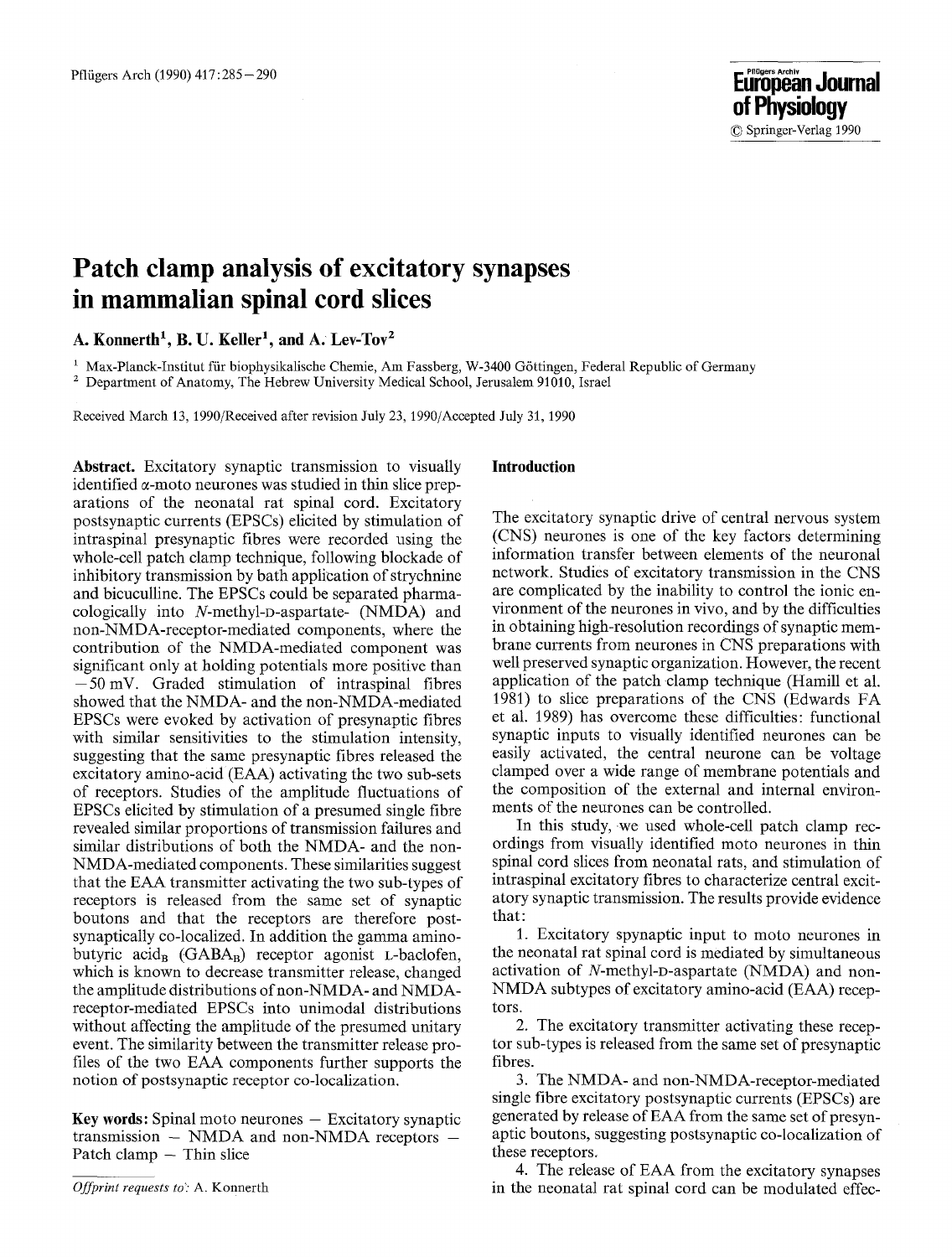tively by activation of presynaptic gamma aminobutyric  $\text{acid}_{\mathbf{B}}$  (GABA<sub>B</sub>) receptors.

#### **Materials and methods**

Thin transverse slices  $(120-140 \text{ nm})$ , see Takahashi 1978) were cut from the lumbar region of the spinal cord of neonatal rats (age 5 - 9 days postnatal) in ice-cold modified Krebs solution (composition in mM: NaCl 125; KCl 2.5; CaCl<sub>2</sub> 2; MgCl<sub>2</sub> 1; NaH<sub>2</sub>PO<sub>4</sub> 1; NaHCO<sub>3</sub> 26; glucose 25; pH 7.3), and then incubated at  $37^{\circ}$ C for at least 45 min. Before recording, the slices were transferred to an experimental chamber which was continuously superfused with oxygenated (95%  $O_2$ , 5%  $CO_2$ ) Krebs solution at room temperature  $(22-24$ °C). Spinal moto neurones, identified as the largest visible (Nomarski optics,  $\times$  40 water immersion lens) cells in the region of Rexed's lamina IX (see Fig. 1 A), were selected and prepared for recordings by cleaning with a stream of the bathing solution applied from a broken micropipette (diameter  $5 - 10 \mu m$ ; see Edwards et al. 1989). Electrophysiological recordings were performed using the whole-cell configuration of the patch clamp technique (Hamill et al. 1981), which enables long term (40 min to 3 h), stable recordings from each moto neurone. Visually identified moto neurones could be characterized by brief action-potentials accompanied by prolonged after-hyperpolarizations using current-clamp recordings (see Takahashi 1990). The solution in the patch pipette for these current clamp recordings consisted of (in mM): KCl 140,  $MgCl<sub>2</sub>$  2, adenosine triphosphate, sodium salt (Na-ATP) 4, ethylenebis- (oxonitrilo)tetraacetate (EGTA) 10, 4-(2-hydroxyethyt)-l-piperazineethanesulfonic acid (HEPES) 10, pH 7.3. The intracellular solution used in voltage clamp recordings of excitatory synaptic currents (most of the recordings in the present study), was modified by substitution of KC1 in the patch pipette with 120 mM CsC1, and by addition of 20 mM tetraethylammonium chloride (TEA-C1).

Excitatory transmission was studied following blockade of inhibitory glycinergic and  $GABA_A$ -ergic transmission by the addition of strychnine (0.5  $\mu$ M) and bicuculline (10  $\mu$ M) to the bathing media. Short latency EPSCs were evoked by extracellular stimulation a 4-um- to 6-um-diameter micropipette filled with the experimental bathing solution (pulse duration 200  $\mu$ s, stimulation rate 0.5 Hz) of intraspinal fibres in the ventral horn, about  $100 - 200$  µm away from their presumed termination on the somatodendritic membrane (see Fig. 1 A). The adequacy of the voltage clamp of activated excitatory synapses was ensured by selective activation of presumed somatic synapses. This was achieved by positioning the stimulation electrode in regions from which brief EPSCs with a simple waveform and fast rise times could be evoked. Rise times were measured between 10% and 90% of the peak EPSC amplitude. Data were continuously recorded using an EPC-7 patch clamp amplifier (List, Darmstadt, FRG), digitized using an A/D converter (Instrutech, New York, USA) and stored for further analysis using a video cassette recorder.

Prior to analysis, data were low-pass filtered at 3 kHz with an 8-pole Bessel filter (Frequency Devices, Haverhill, Massachusetts,  $\overline{USA}$ ) and digitized at 50 and 500 us/address for the fast and the slow EPSC components, respectively. The decay time constants of the EPSCs were calculated by exponential curve fitting using an automatic error-minimization algorithm ("Review", Instrutech).

#### **Results**

Whole-cell patch clamp recordings of EPSCs are shown in Fig. 1 B. The EPSCs produced by constant stimulating pulses to lamina IX fibres exhibited synaptic delays of  $2-3$  ms. These delays were somewhat shorter than those found after dorsal root stimulation in moto neurones from hemisected spinal cord preparations of neonatal rats of the same age (Fulton and Walton 1986; Lev-Tov, Pinco, Lavi, unpublished data). The EPSCs also showed substantial amplitude fluctuations, most likely due to quantal variations in transmitter release (Katz 1969; Martin 1977; Korn and Faber 1987). EPSCs recorded at different holding potentials are shown in Fig. 1 C. At the holding potential of  $-60$  mV, the EPSCs had a fast timecourse, characterized by a rise time of  $0.7 \pm 0.4$  ms and a monoexponential decay with a time constant of  $3.7 \pm 1.4$  ms (n = 7). EPSCs reversed close to 0 mV (Fig. 1 C, middle trace) and were dominated by a slow component at positive holding potentials (Fig. 1 C; upper trace).

The different kinetics of the EPSCs at negative and positive holding potentials suggested that they consisted of two distinct components. Therefore, the current traces at each holding potential were measured at their peak (Fig. 1 D, filled squares) and also 20 ms after the stimulus artefact (Fig. 1 D, circles) resulting in a linear and an Nshaped current/voltage relation, respectively. Both components reversed at about 0 mV.

In order to characterize the postsynaptic receptors mediating these two excitatory components we used specific antagonists. Addition of  $5 \mu M$  6-cyano-7 nitroquinoxaline-2,3-dione (CNQX), which is known to be a potent blocker of non-NMDA receptors (Honoré et al. 1988; Andreasen et al. 1989; Konnerth et al. 1990a), virtually blocked EPSCs at  $-60$  mV (Fig. 2B). Changing the holding potential to  $+40$  mV revealed a persisting slow outward component (Fig. 2C). These slow outward currents were characterized by a slow rise time  $(5.4 \pm 1.9)$ ms,  $n = 4$ ) and a complex decay lasting several hundreds of milliseconds, similar to those observed under identical conditions in hippocampal granule cells (Konnerth et al. 1990b). The slow outward EPSC components were completely abolished by  $10 \mu M$  of the specific NMDAreceptor antagonist 3-3(2-carboxypiperazine-4-yl)propyl-l-phosphonate (CPP, Fig. 2D). The effects of CNQX and CPP were reversible after about 10 min of superfusion with the control solutions.

These data clearly show that excitatory transmission in neonatal  $\alpha$ -moto neurones is mediated by activation of both NMDA and non-NMDA subtypes of EAA receptors (see McDermott and Dale 1987; Ascher and Nowak 1987 for reviews of EAA receptors). These EPSC components were observed in all moto neurones tested so far  $(n = 16)$ . It should be noted, however, that near the resting potential ( $-60$  to  $-80$  mV), the contribution of NMDA-receptor-mediated components to the EPSCs appeared to be negligible (for example see Figs. 1 D, 2 B).

The amplitude of the non-NMDA- and NMDA-receptor-mediated components exhibited similar sensitivity to the intensity of stimulation of the presynaptic elements. The mean amplitudes of the NMDA- and non-NMDAmediated synaptic currents, recorded from the same moto neurone, remained at similar levels over a relatively wide range of stimulus intensities as shown in Fig. 3. However, as the stimulation intensity exceeded a critical value, there was a step-wise increase in both the NMDA- and the non-NMDA-mediated EPSCs to a new level. Additional increases in the stimulus intensity did not augment the EPSCs any further. We infer that the plateaus of EPSCs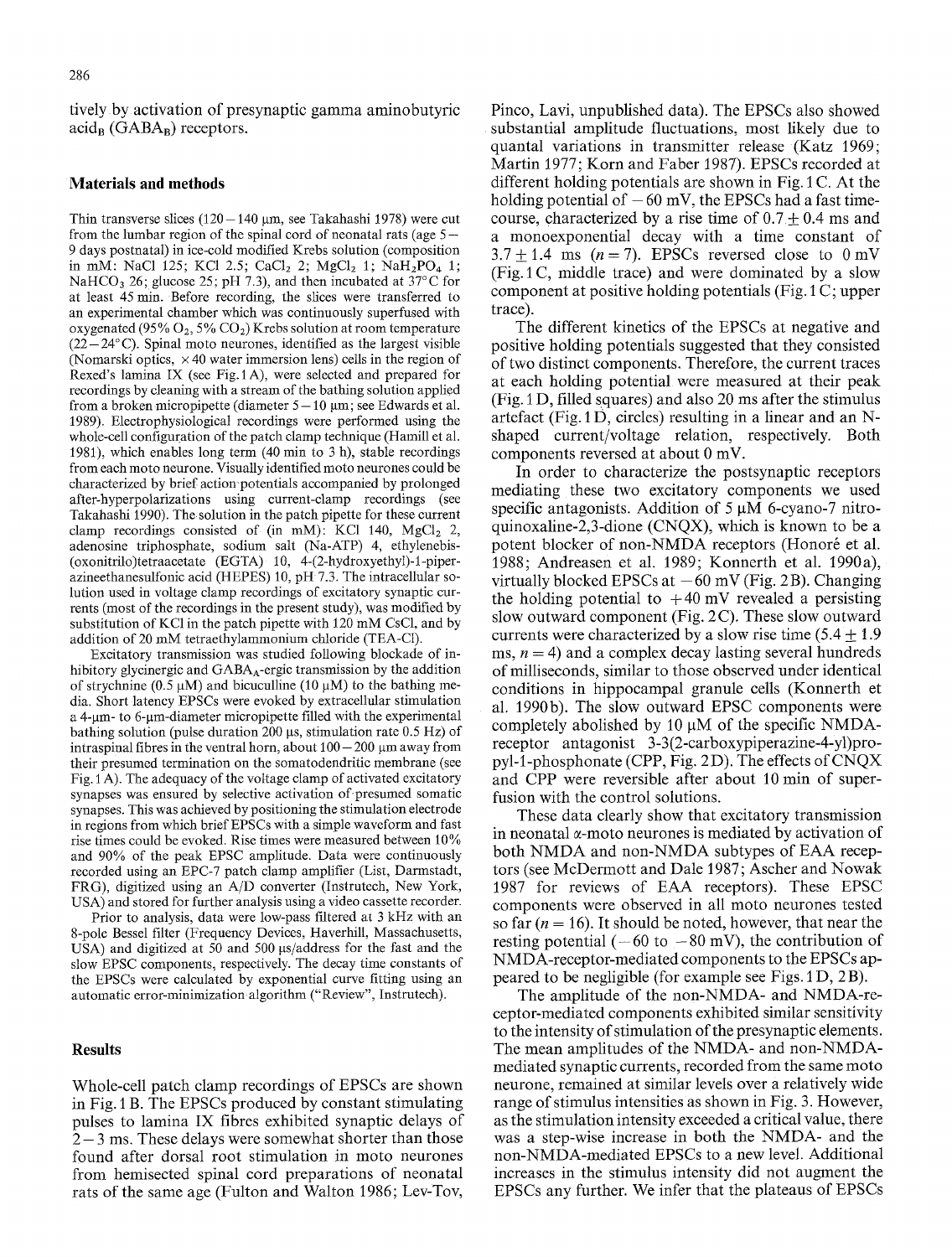

Fig. 2A-D, Pharmacological separation of EPSC components in spinal moto neurones, Computer averaged (11 sweeps each) records of EPSCs generated by constant-voltage stimulation of intraspinal presynaptic fibres. A Control EPSC at a holding potential of --60 mV. **B** Abolition of the EPSC at  $-60$  mV after bath application of 5 pM CNQX (6-cyano-7 nitroquinoxaline-2,3-dione). C Slow EPSC recorded from the same cell in the presence of CNQX, after changing the holding potential to  $+40$  mV. D The slow EPSCs recorded at  $+40$  mV in the presence of ENQX are blocked by addition of 10 µM CPP [3-3-(2-carboxypiperazine-4-yl)propyl-1phosphonate]

amplitude resulted from activation of first one, and then two presynaptic afferents. The similar ratio of the non-NMDA- and the NMDA-mediated EPSCs at any stimulation intensity suggests that both components were evoked by activation of the same presynaptic fibres,

Fig. 1 A- D. Whole-cell patch clamp recordings from a thin spinal cord slice preparation. A Schematic representation of voltage clamp recordings of synaptie currents from visually identified neurones in Rexed's lamina IX (delineated with the *dashed lines)* generated by extracellular stimulation *(STIM)* of nearby intraspinal fibres. B Excitatory synaptic currents, evoked by stimulation of intraspinal afferents in an  $\alpha$ -moto neurone following pharmacological blockade of inhibitory currents. Note the amplitude fluctuations of the individual current traces, despite constant stimulation intensity (see Methods). C Computer averaged records (10 sweeps each) of excitatory postsynaptic currents (EPSCs) recorded at holding potentials of -60 mV *(lower trace), 0* mV *(middle trace)* and + 40 mV *(upper trace).* D Current/voltage relations of the fast and the slow components of the EPSCs. The peak amplitudes of averaged EPSCs (10 sweeps each; *filled squares*) and the amplitudes measured at 20 ms after the stimulus artefact *(circles)* are shown as a function of the holding potential. Note the difference in voltage dependence, but the similarity in reversal potential for the fast and the slow components, respectively



5O

Fig. 3, Sensitivity of the dual EPSCs to the stimulation intensities. The mean amplitudes of the N-methyl-o-aspartate (NMDA), *(filled circles)* and non-NMDA *(squares)* receptor mediated EPSCs, separated pharmacologically as indicated above, were measured from responses sampled from the same moto neurone at seven different stimulation intensities. The amplitudes of the EPSCs are expressed as percentage of the mean maximal non-NMDA- and NMDAmediated responses, and displayed as a function of the stimulation intensity. The two plateaus, corresponding to the first three and the following four stimulation intensities, respectively, suggest that two presynaptic fibres were activated in this experiment

Using these findings, we adjusted the stimulation intensity to produce EPSCs that fall within the range of the first plateau and, therefore, are presumably generated by activation of a single presynaptic fibre. The analysis of these single fibre EPSCs showed that the patterns of amplitude fluctuations of the NMDA- and non-NMDAreceptor-mediated components were closely similar. The proportions of transmission failures of the non-NMDA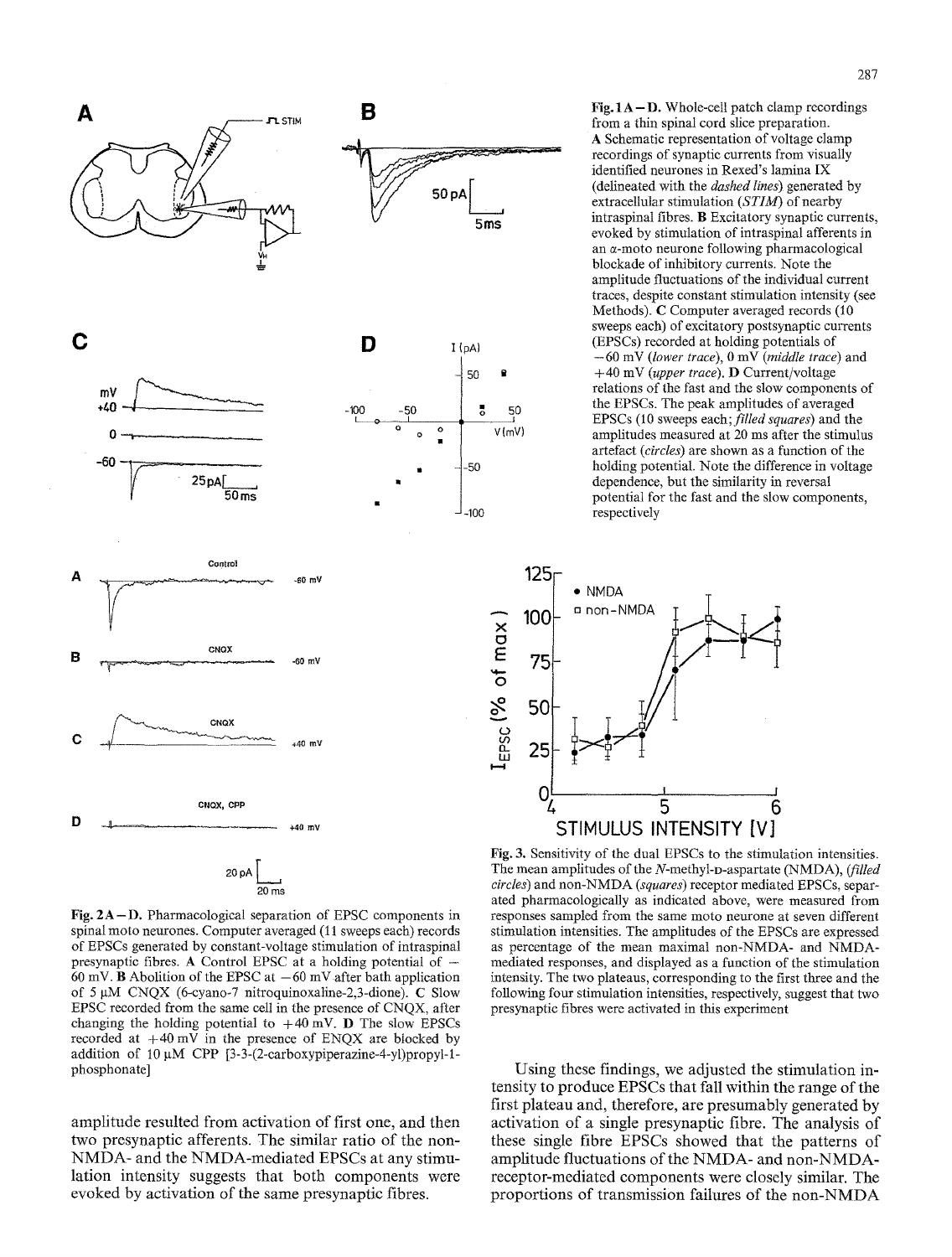

Fig. 4. Amplitude distributions of non-NMDA and NMDA-receptor-mediated components in the same moto neurone upon activation of the same synaptic input. Amplitude histograms of non-NMDA- (recorded at holding potential of  $-60$  mV), *left panel* and NMDA- (recorded at  $+40$  mV in the presence of 5  $\mu$ M CNQX, *right panel*) mediated EPSCs, generated by activation of a presumed single fibre and sampled from the same cell, before *(control)* and after  $\overline{60}$  *(baclofen)* addition of 5  $\mu$ M baclofen to the bathing medium. The histograms were fitted with a summated Gaussian function *(solid lines),* showing bimodal *(control)* and then unimodal *(baclofen)* distributions. The means of the distribution peaks of the non-NMDAreceptormediated component were 27.2 pA and 54.5 pA before, and 23.2 pA after bac-Iofen. The means of the distribution peaks of the NMDA-receptor-mediated component were 15.1 pA and 30 pA before, and 13.8 pA  $\vec{60}$  after baclofen.  $N_{\text{tot}} =$  Number of trials;  $N_f =$ number of transmission failures. Stimulation  $rate = 0.5 Hz$ 

and NMDA components of the EPSCs were 23% and 28%, respectively and the amplitude histograms of the non-NMDA- and NMDA-mediated EPSCs (Fig. 4) were both bimodal and well fitted with summated Gaussian functions (Fig. 4, solid lines) with similar proportions of events under each peak. The first peak of the distributions may represent unitary events generated by the release of single transmitter quanta, while the second one may be accounted for by summation of at least two quanta of neurotransmitter. The lower part of Fig. 4 shows the amplitude histograms of single fibre EPSCs mediated by activation of the NMDA and the non-NMDA subtypes of receptors after addition of the  $GABA_B$  receptor agonist L-baclofen, which is known to decrease transmitter release in a number of synapses (Shapovalov and Shiriaev 1982; Lev-Tov et al. 1988; Pun and Westbrook 1983; Peng and Frank 1989; Edwards FRet al. 1989; see Bormann 1987, 1988). L-Baclofen reduced the amplitude of the EPSCs substantially and very rapidly. The proportion of transmission failures increased to 89% and 86% for the non-NMDA and the NMDA EPSCs, respectively and the amplitude histograms of the non-NMDA- and the NMDA-mediated responses exhibited very similar unimodal distributions (Fig. 4, baclofen). The mean amplitudes of these persisting unitary EPSCs were similar to the respective amplitudes of the non-NMDA and NMDA components of the unitary EPSCs in control amplitude histograms. Thus, L-baclofen apparently reduces the release of EAA, without affecting the mean amplitude of the unitary events.

Further support for the presynaptic site of action of baclofen comes from experiments in which glutamate  $(50 \mu M)$  was added to the bath before and after application of L-baclofen, in the presence of the sodium channel blocker tetrodotoxin. The glutamate-induced currents recorded after addition of baclofen (92.3  $\pm$  6.9 pA, n =

5) were virtually the same as those recorded without baclofen (90.7  $\pm$  7.0 pA,  $n = 5$ ).

## **Discussion**

This study characterises some basic features of excitatory synaptic transmission in visually identified  $\alpha$ -moto neurones in neonatal mammalian spinal cord slices. The high resolution of the whole-cell patch clamp technique enabled the analysis of low-amplitde synaptic currents, generated by activation of few excitatory synaptic contacts distributed over the moto neurones somata. The selection criteria of somatic EPSCs used in this study appeared to be rather satisfactory. The rise time of the non-NMDA EPSCs at  $-60$  mV was fairly fast (around 0.7 ms), comparable to the rise times observed for somatic inhibitory synapses in hippocampal neurones (Edwards et al. 1990). Both the NMDA and non-NMDA components of the EPSCs exhibited sensitivity to the applied voltage and reversed without displaying biphasic deflections, as reported for the somatodendritic excitatory postsynaptic potentials (EPSCs) recorded in moto neurones from the hemisected spinal cord preparation of the neonatal rat (see Fulton and Walton 1986).

The monoxynaptic EPSCs (see results) recorded in our study could arise from several sources. These include synaptic contacts formed by group Ia stretch receptor afferents (see Burke and Rudomin 1977), as well as other excitatory inputs from monosynaptic pathways (stretch receptor group II afferents and reticulospinal terminations, Baldissera et al. 1981), or synaptic inputs formed by last order neurones of excitatory polysynaptic pathways (descending excitatory pathways and other excitatory interneurones; Burke and Rudomin 1977; Baldissera et at. 1981). We found, however, that regard-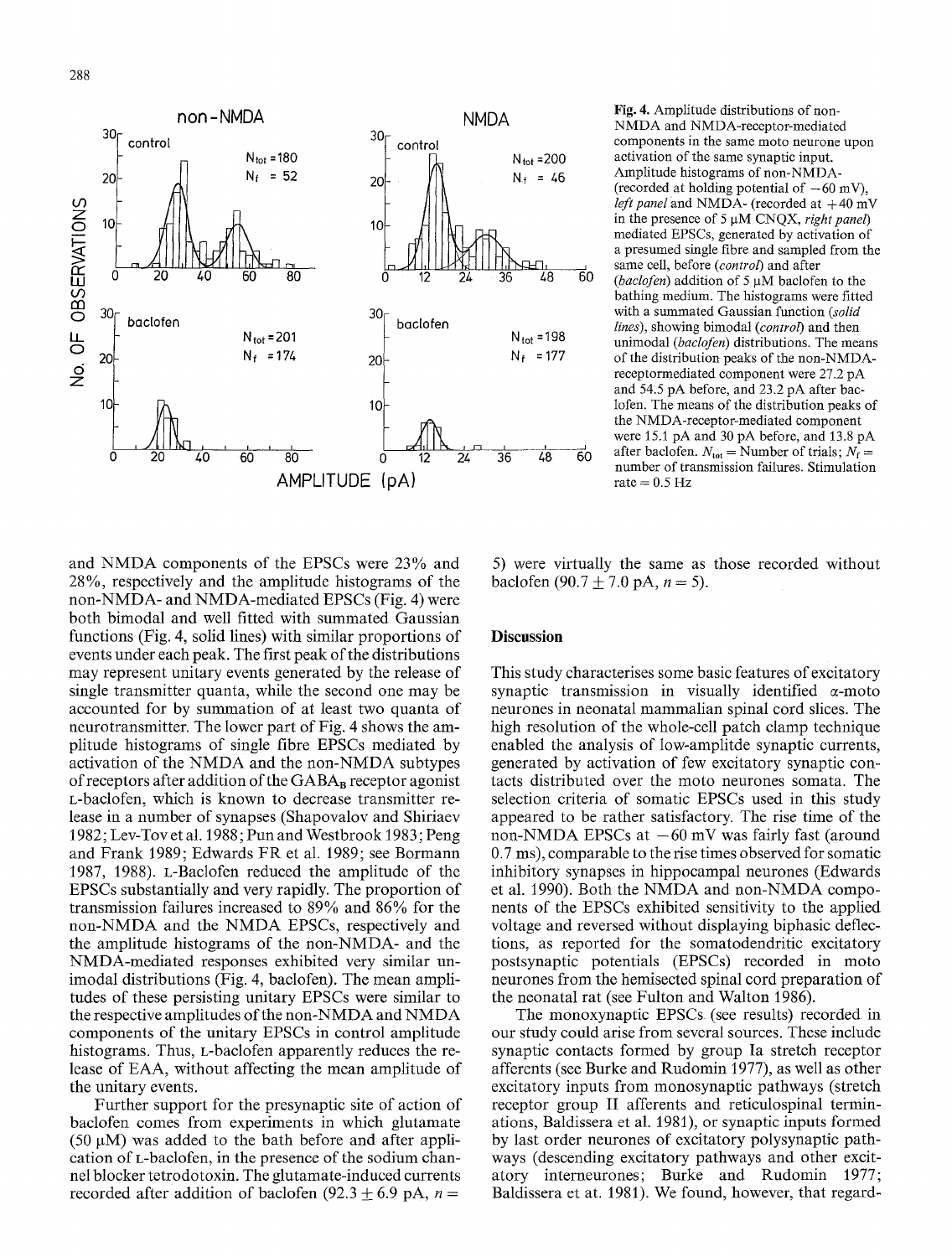less of their exact origin, all stimulated presynaptic fibres evoked EPSCs with similar voltage dependence and pharmacological properties. All EPSCs could be distinguished by their differential sensitivity to the specific antagonists of EAA receptors CNOX (Andreasen et a. 1989) and CPP, into non-NMDA- and NMDA-mediated components.

These findings are not unique to the neonatal spinal cord preparation of the rat. Similar components have been described in the embryonic *Xenopus* spinal cord (Dale and Roberts 1985), as well as in synapses between cultured spinal neurones of the chick (O'Brien and Fischbach 1986), rat (Forsythe and Westbrook 1988), hippocampal cells in culture (Forsythe and Westbrook 1988) and thin slices (Hestrin et al. 1990; Konnerth et al. 1990b). Voltage clamp studies of cat spinal moto neurones, however, did not reveal the slow EPSCs typical to the NMDA-receptor-mediated synaptic currents, at any" of the holding potentials (Finkel and Redman 1983). This may be explained by the lower resolution of the single-electrode voltage clamp used in the in situ study, but may also reflect a possible absence, or a significant attenuation, of the NMDA-receptor-mediated component in the EPSCs evoked in mature moto neurones. Additional information regarding this possibility, as well as ideas regarding a possible involvement of NMDAmediated synaptic currents in the plasticity of the developing spinal cord, may be available in the future from whole-cell voltage clamp recordings of synaptic currents from neonatal preparations of different ages.

The number of presynaptic fibres activated in our study as assessed by the graded stimulation experiments, did not exceed two to three in the experiments analysed so far. It is possible, though, that in some cases, two or more fibres with identical thresholds and anatomical locations were activated simultaneously and that the EPSCs were generated by activation of a larger nurnber of fibres. This possibility, however, is rather unlikely since our recordings were obtained by activation of a fairly small population of excitatory contacts to the moto neurone (see Fig. 4). The similar sensitivity of the NMDA and non-NMDA EPSCs elicited in the same cell to a given intensity of stimulation (Fig. 3) suggests that the same presynaptic fibres release the EAA to activate the two receptor sub-types.

Characterization of the release properties of the NMDA and non-NMDA EPSCs, elicited in the same moto neurone by stimulation of a presumed single fibre, was done by a comparative analysis of their amplitude fluctuations. These fluctuations are similar to those described for the endplate potentials in the neuromuscular junction and are thought to reflect the stochastic properties of quantal release of neurotransmitter (Katz 1969; Martin 1977). The high signal-to-noise ratio of the recorded excitatory- currents (see Fig. 1) permitted a direct analysis of individual EPSCs, without applying the widely used deconvolution technique (Edwards et al. 1976; Wong and Redman 1980; see Korn and Faber 1987) and without imposing statistical models describing the probabilistic nature of quantai release of transmitter (see Korn and Faber 1987; Walmsley et al. 1988).

The notion of postsynaptic co-localization of NMDA and non-NMDA receptors has been implied by a series of binding studies (for review see Cotman et al. 1987) and by a recent patch clamp study on cultured hippocampal neurones (Bekker and Stevens 1989). In our study, this notion is supported by four different lines of evidence: (1) the similarity between the proportion of failures in synaptic transmission of the single fibre NMDA and non-NMDA EPSCs; (2) the close resemblance between the multimodal distributions of the single fibre NMDA and non-NMDA EPSCs; (3) the identical changes in these distributions as transmitter release was reduced by application of L-baclofen; and (4) the finding of NMDA and non-NMDA components in every cell, regardless of the number of presynaptic fibres activated. Thus, our results strongly indicate that the two sub-types of EAA receptors are postsynaptically co-localized at this in situ spinal cord synapse.

*Acknowledgements.* We thank R.E. Burke, J.W. Fleshman and M.B. Jackson for their critical review of the manuscript, and F. Friedlein for technical assistance. Supported by the Deutsche Forschungsgemeinschaft (grant SFB 236) and Bundesminister fiir Forschung und Technologie to A. K.

### **References**

- Andreasen M, Lambert JDC, Jensen MS (1989) Effects of new non-N-methyl-D-aspartate antagonists on synaptic transmission in the in vitro rat hippocampus. J Physiol (Lond)  $414:317-336$
- Ascher P, Nowak L (1987) Electrophysioiogicat studies on NMDA receptors. Trends Neurosci 10: 284- 288
- Baldissera F, Hultborn H, Illert M (1981) Integration in spinal neuroneal systems. In: Brooks VB (ed) Handbook of physiology, vol II, part 1. American Physiological Society, Bethesda, Md, pp 509--595
- Bekkers JM, Stevens CF (1989) NMDA and non-NMDA receptors are co-localized at individual excitatory synapses in cultured rat hippocampus. Nature 341:230-233
- Bormann J (1988) Electrophysiology of GABAA and GABAB receptor subtypes. Trends Neurosci 11:112 - 116
- Burke RE, Rudomin P (1977) Spinal neurones and synapses. In: Kandel ER (ed) Handbook of physiology, vol 1, part 2. American Physiological Society, Bethesda, Md, pp 877-944
- Cotman CW, Monaghan DT, Ottersen OP, Storm-Mathiesen J (t987) Anatomical organization of excitatory amino acid receptors and their pathways. Trends Neurosci 7:273-279
- Dale N, Roberts AJ (1985) Dual-component amino-acid mediated synaptic potentials: excitatory drive for swimming in Xenopus embryos. J Physiol 363:35 - 59
- Edwards FA, Konnerth A, Sakmann B, Takahashi T (1989) A thin slice preparation for patch clamp recordings from neurones of the mammalian central nervous system. Pflügers Arch  $414:600-612$
- Edwards FA, Konnerth A, Sakmann B (1990) Quantal synaptic transmission in the central nervous system. A patch clamp study of IPSCs in rat hippocampal slices. J Physiol (Lond) (in press)
- Edwards FR, Redman SJ, Walmsley B (1976) Statistical fluctuations in charge transfer at Ia synapses on spinal motoneurones. J Physiol (Lond) 259:665-688
- Edwards FR, Harrison PJ, Jack JJB, Kullmann DM (1989) Reduction by baclofen of monosynaptic EPSCs in lumbosacral motoneurones of the anaesthetized cat. J Physiol (Lond) 416:539-556
- Finkel AS, Redman SJ (1983) The synaptic current evoked in cat spinal motoneurones by impulses in single group la axons. J Physiol (Lond) 342:615-632